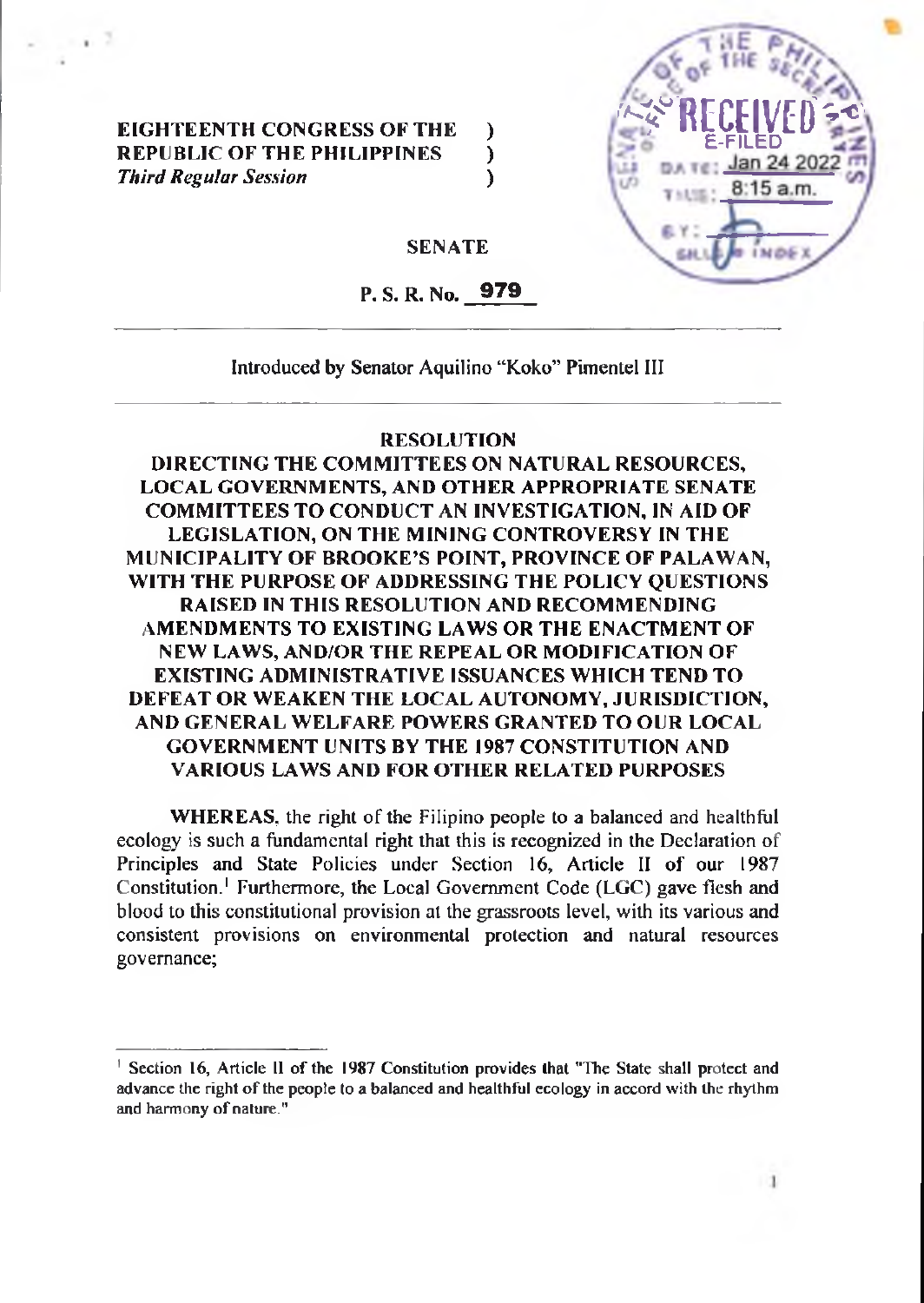**WHEREAS, the Province of Palawan is one of the best island groups in** our country and in the world. Palawan is considered by many as the "last frontier" in the sense that its over-all natural beauty has not (yet) been tarnished or destroyed by human activities;

**WHEREAS,** mining activity, which is allowed by general law, has found its way into Palawan with one found in the Municipality of Brooke's Point, where the Ipilan Nickel Corporation ("Ipilan") mining concession is located;

**WHEREAS, according to Atty. Jean Feliciano, Mayor of Brooke's Point** ("Mayor Feliciano"), the mining concession area of Ipilan is located entirely within the Municipality of Brooke's Point, yet municipal ordinances, like the requirement for building permit or mayor's permit, are not considered as applicable within the said area by virtue of some alleged regulations of the Department of Environment and Natural Resources;

**WHEREAS,** on 14 December 2016, Ipilan's Environmental Compliance Certificate (ECC), an essential requisite for its lawful continued mining operations and activities in Brooke's Point, Palawan, was *"deemed cancelled by reason of Project's non-implementation*" by the DENR;

WHEREAS, on 5 April 2017, Regional Director Roland A. De Jesus (De Jesus) of the Mines and Geosciences Bureau (MGB) directed Engr. Carlo A. Matilac of Ipilan to refrain from conducting any development activities pending the DENR Secretary's resolution on Ipilan's Motion for Reconsideration on the cancellation of Ipilan's  $ECC$ ;<sup>2</sup>

<sup>&</sup>lt;sup>2</sup> The letter by Regional Director De Jesus provides in part:

<sup>&</sup>quot;Accordingly, it was conveyed that you are undertaking development and rehabilitation activities pursuant to the terms and conditions of the [Mineral Production Sharing Agreement] MPSA and relevant permits, and that the dump trucks are intended to support the company's work program that includes the repair and maintenance of the project road network and construction of siltation pond and check dams to prevent pollution to any stream or river within the contract area.

<sup>&</sup>quot;Please be reminded that although you have already sought a reconsideration from the Secretary. Department of Environment and Natural Resources of the cancellation of INC's Environmental Compliance Certificate (ECC) denominated as ECC-CO-1006-017, the same has not yet been resolved.

<sup>&</sup>quot;In view of the foregoing, please refrain from conducting development activities pending resolution of your letter for reconsideration to the Office of the Secretary."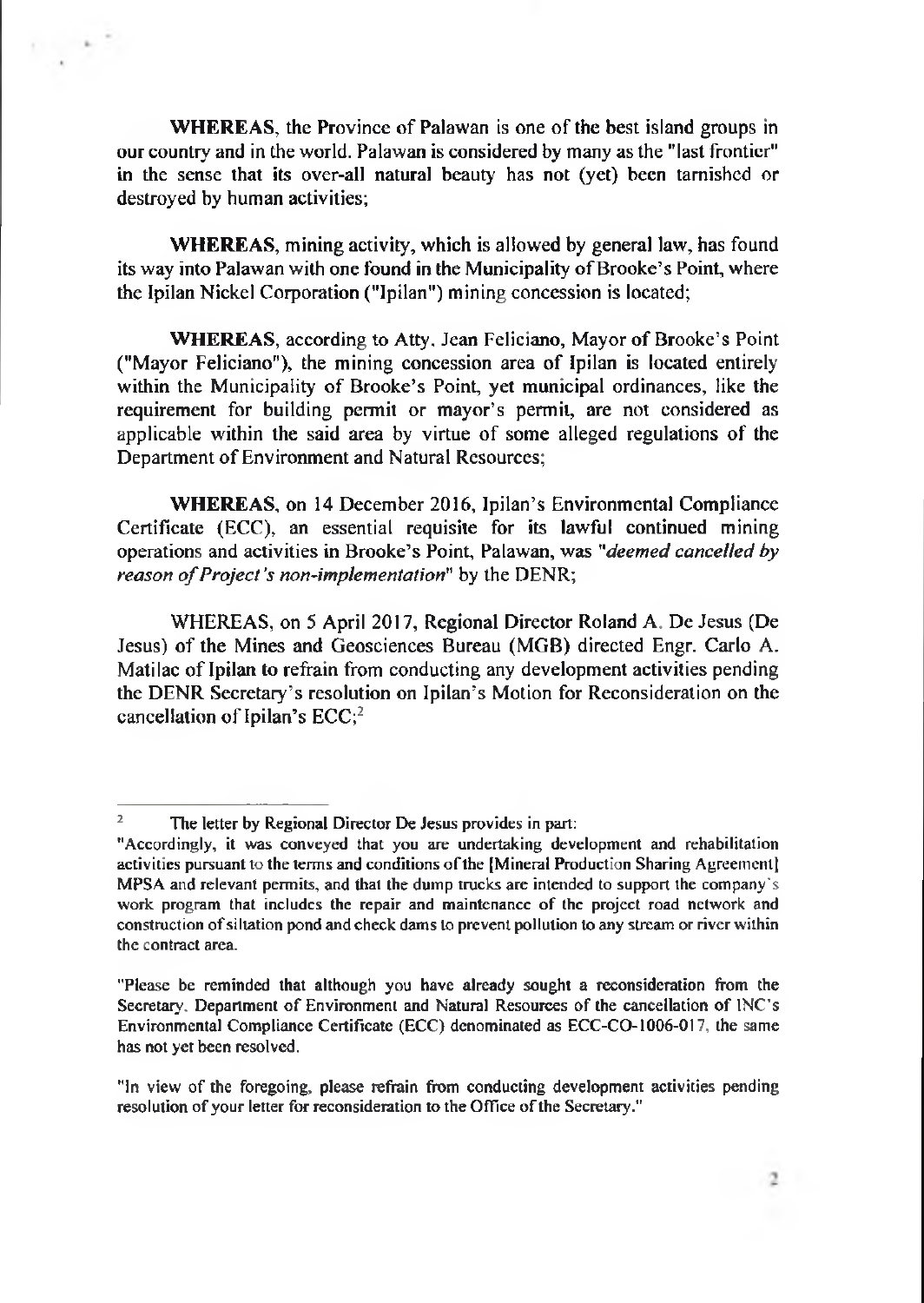WHEREAS, on <sup>11</sup> April 2017, Notices of Violation were served by the local government of Brooke's Point on Ipilan for the latter's unauthorized construction of nursery with fence projects, renovation of staff house and office, and construction of building with fence without the necessary permits from the Municipal LGU;

WHEREAS, on 12 April 2017, MGB Officer-in-Charge Atty. Danilo U. Uykieng wrote Ipilan's President, Atty. Dante A. Bravo (Atty. Bravo), stating that *"our evaluation shows that Ipilan/Celestial cannot conductminimoperation XXX'"*

WHEREAS, on 28 April 2017, Felizardo Cayatoc, Officer-in-Charge of the Provincial Environment and Natural Resource Office (PENRO), informed Ipilan that *"tree cutting and other related activities within the MPSA must he stopped and held in abeyance untilfurther notice due to the cancellation ofthe Environmental Compliance Certificate (ECC) issued to Ipilan Nickel Corporation xxx;"*

WHEREAS, on 12 May 2017 (and 17 May 2017), Second Notices of Violation were served on Ipilan for failure to secure building permits and for noncompliance with the Work Stoppage Order imposed by the Municipal Engineer's Office of Brooke's Point. A Third Notice of Violation was served on 17 May 2017 and 23 May 2017;

WHEREAS, on 12 May 2017, MGB Regional Director De Jesus again wrote Ipilan's President Atty. Bravo, reiterating his previous letter to the latter to *"please be reminded to refrainfrom undertaking any mining or related activity in the area until such time that the resolution of the cancelled Environment Compliance Certificate has been resolved by the DENR"',*

WHEREAS, on 13 May 2017, Mayor Feliciano, upon being barred by Ipilan from inspecting the mining premises, actually walked together with concerned residents and other stakeholders to the peak of a nearby hill, around 2 kilometers from the Ipilan campsite, and there saw the horrendous sight of massive environmental degradation where all trees, big and small, were recklessly cut within an area of more or less fifty (50) hectares;

WHEREAS, on 20 May 2017, the Municipal Environment and Natural Resources Office (MENRO) of Brooke's Point received an Order from DENR Secretary Roy Cimatu to conduct an inventory of cut and felled trees and to survey the Ipilan-cleared area to determine the extent of clearing done by the mining company and to plot the actual clearing and cutting operations done within their approved area;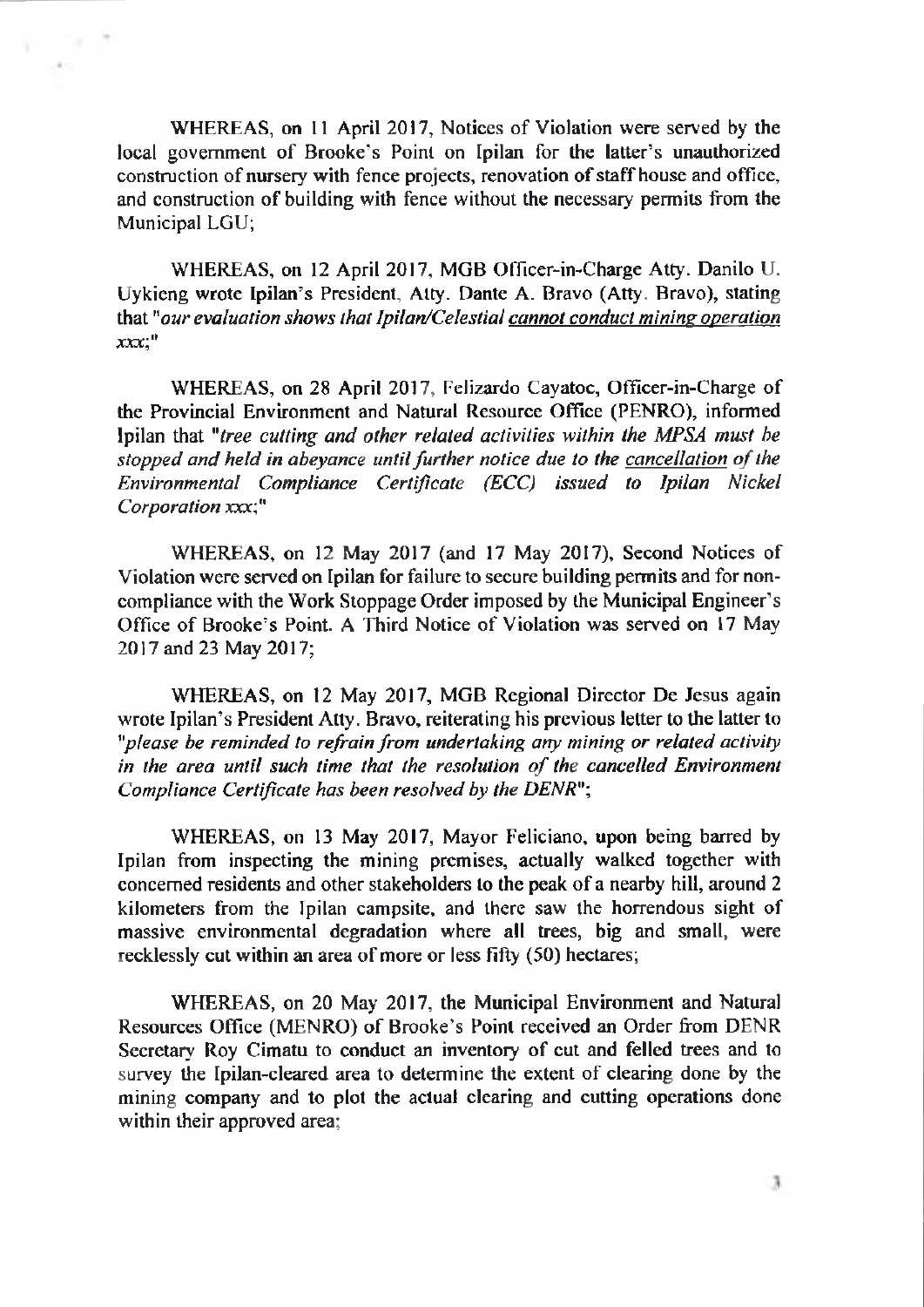WHEREAS, on 27 June 2017, Mayor Feliciano, based on personal knowledge and documented incidents, and to protect constituents who were afraid to speak up, personally signed an Affidavit-Complaint charging highranking officers and employees of Ipilan with violation of Presidential Decree No.1829;<sup>3</sup>

WHEREAS, on 14 July 2017, the City Environment and Natural Resources Office (CENRO), under OIC Conrado Corpuz, filed its own criminal complaint against Ipilan for violation of Section 77 of Presidential Decree No. 705, as amended;<sup>4</sup>

WHEREAS, on 20 July 2017, the DENR issued an Order describing Ipilan's activities undertaken after the cancellation/expiration of the ECC as violative of Section 4 of Presidential Decree No.  $1586<sup>5</sup>$  or the "Philippine" Environmental Impact Statement System." The Order emphasized that Ipilan's activities caused the release of pollutants brought about by the silt deposition from the road which might reach water bodies located along the perimeter of the mining tenement. The DENR then noted that such a complication will cause damage to the environment;<sup>6</sup>

WHEREAS, on 21 July 2017, a day after the issuance of the Order highlighting Ipilan's violation, the DENR issued a Cease and Desist Order against

 $5$  Presidential Decree Establishing an Environmental Impact Statement System, including other Environmental Management Related Measures and for Other Purposes.

 $6$  The 20 July 2017 order provides in part,  $viz$ .

<sup>&</sup>lt;sup>3</sup> Presidential Decree Penalizing Obstruction of Apprehension and Prosecution of Criminal Offenders.

<sup>&</sup>lt;sup>4</sup> Revising Presidential Decree No. 380, otherwise known as the Forestry Reform Code of the Philippines.

<sup>&</sup>quot;Activities undertaken after the cancellation/expiration of the ECC are causing the release of pollutants brought about by the silt deposition from the road which might reach water bodies located along the perimeter of the mining tenement. Such a complication will cause damage to the environment.

<sup>&</sup>quot;Due to the activities conducted by herein respondent it is clear that the respondent has continuously implementing their project without a valid environmental compliance certificate in violation of Section 4 of PD 1586, otherwise known as "Philippine Environmental Impact Statement System" which requires that both government and private entities shall secure an Environmental Compliance Certificate (ECC) before starting a project falling under the system."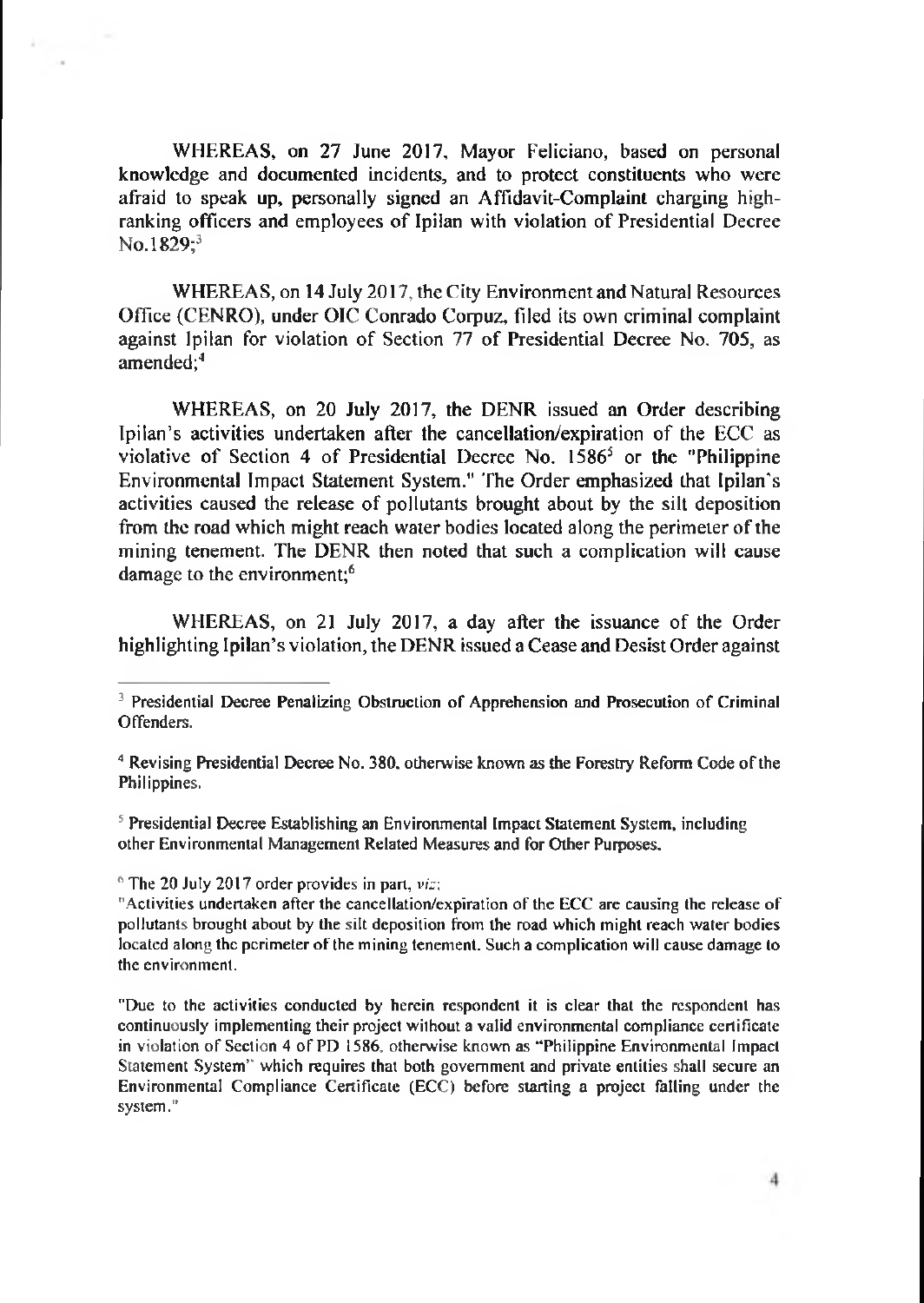Ipilan to stop operation of its project located in Brooke's Point to prevent grave and irreparable damage to the environment;<sup>7</sup>

WHEREAS, on 27 July 2017, the Palawan Council for Sustainable Development (PCSD) cancelled Ipilan's Strategic Environmental Plan (SEP) and recommended the cancellation of Ipilan's Mineral Production Sharing Agreement (MPSA). The PCSD, an environmental regulatory body for Palawan composed of LGU heads, private sector representatives. National Commission on Indigenous Peoples (NCIP) representatives, and the DENR Secretary, among others, was created in 1992 through Republic Act No. 7611, otherwise known as the *Strategic Environmental Plan (SEP)for Palawan Act\*

WHEREAS, despite all of the above developments, Ipilan never complied with the various government directives and instead continued its mining activities thus resulting to several cases being filed against it by various entities. Parenthetically, the ECC issue of Ipilan was resolved by the DENR only in the

"Further. Article II, Section 16 of the 1987 Constitution provides that every citizen has a right to a balanced and healthful ecology. This right to a healthy environment has been affirmed by the Supreme Court as an enforceable right in the landmark case of Oposa vs. Factoran. This right carries with it the correlative duty ofnot impairing the environment, otherwise, sanctions may be provided for the occurrence of environmental imbalance.

"WHEREFORE, premises considered, pursuant to Section 16 of the Implementing Rules and Regulations (IRR) for the Presidential Environmental Impact Statement (EIS) Law. and Item 29 and 30 ofthe Revised Procedural Manual for DENR Administrative Order No. 30, series of 2003, and <sup>1</sup> order to prevent grave and irreparable damage to the environment, Respondent Ipilan Nickel Corporation is Ordered to CEASE AND DESIST from operating its project located at Barangays Ipilan, Mambalot. Maasin,, and Calasaguen, Municipality of Brooke's Point, Province of Palawan.

"Failure on the part ofthe respondent to abide by this lawful Order shall consfrain this Office to issue the necessary sanction which may include among others the imposition of other fines and/or institution of appropriate action in the regular court of law.

"SO ORDERED."

<sup>7</sup> The 21 July 2017 Cease and Desist order provides in part, *viz:*

<sup>&</sup>quot;In the absence of scientific certainty, the precautionary principle may be adopted in this case. The precautionary principle is premised on the notion that environmental regulators have to act on the frontiers of knowledge and in the absence of full scientific certainty. The lack of scientific certainty should not be considered as a reason for establishing the occurrence of environmental harm. The quantum of evidence to prove potentially hazardous effects on the environment is relaxed and the burden is shifted to proponents of an activity that may cause damage to the environment.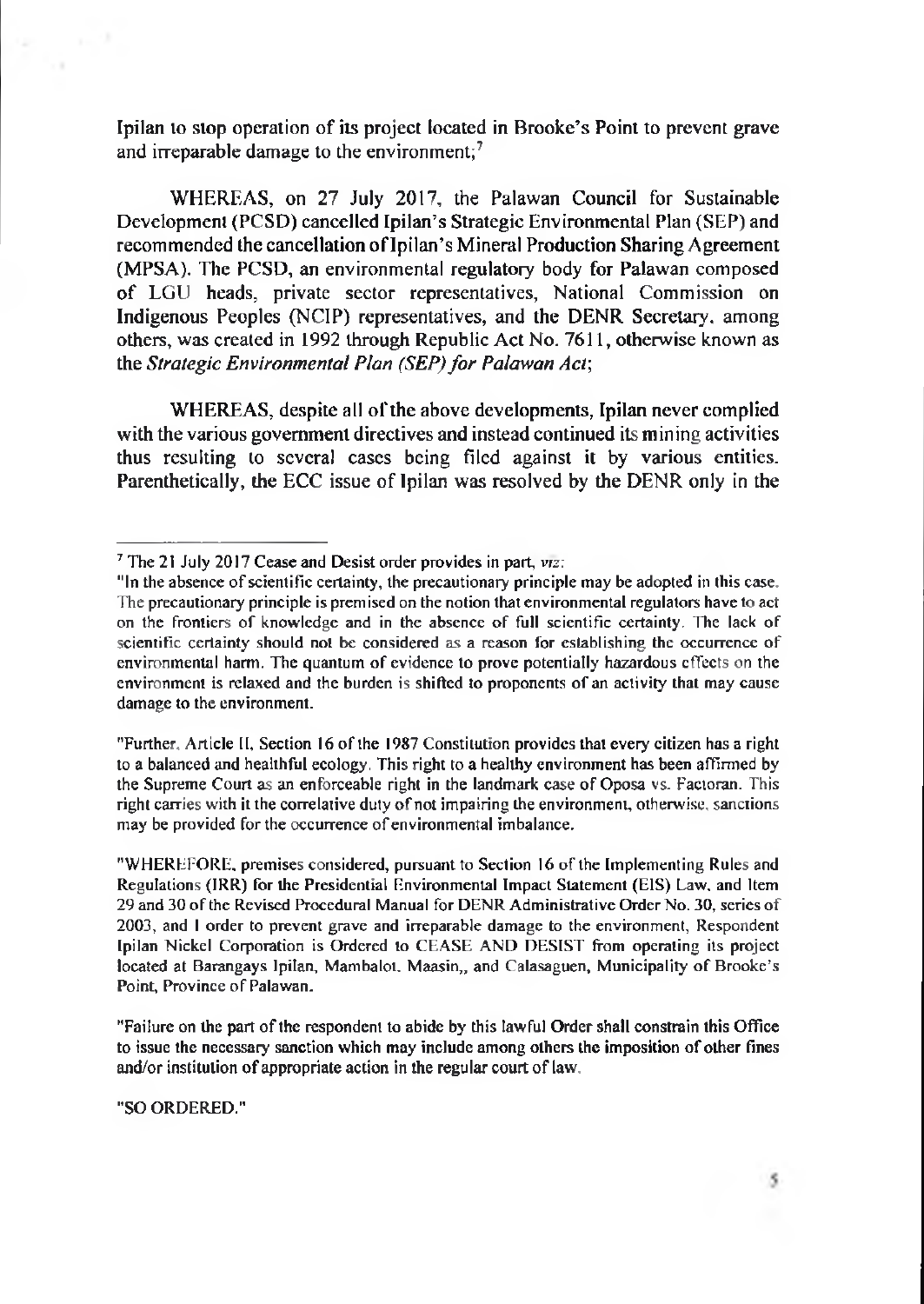year 2020. Latest information reveals that the mining company is still actively operating in Brooke's Point;

WHEREAS, Mayor Feliciano also became the target of multiple cases filed against her by Ipilan. In fact, Mayor Feliciano was suspended for one (1) year last 19 February 2021 by the Office of the Ombudsman for Oppression. The Ombudsman ruled that her acts of issuing notices of violation and related orders were oppressive because at the time she issued these orders, the issue of cancellation of the ECC of Ipilan was still pending;

WHEREAS, Section 16 of the Local Government Code (LGC), otherwise known as the General Welfare Clause, expressly mandates LGUs to enhance the right of the people to a balanced ecology; $8$ 

WHEREAS. Section 5 of the LGC states that "any provision on a power *ofa local government unit shall he liberally interpreted in itsfavor, and in case ofdoubt, any question thereon shall be resolved infavor ofdevolution ofpowers and ofthe lower local government unit. Anyfair and reasonable doubt as to the existence* of the *power* shall be interpreted in favor of the local government unit *concerned',"*

WHEREAS, again under Section  $444(b)(3)(vi)$  of the LGC, the municipal mayor, as the chief executive of the municipal government, shall exercise the power and perform the duty and function to adopt adequate measures to safeguard and conserve land, mineral, marine, forest and other resources of the municipality; $9$ 

<sup>8</sup> "Sec. 16. *General Welfare.* — Every local government unit shall exercise the powers expressly granted, those necessarily implied therefrom, as well as powers necessary, appropriate, or incidental for its efficient and effective governance, and those which are essential to the promotion of the general welfare. Within their respective territorial jurisdictions, local government units shall ensure and support, among other things, the preservation and enrichment of culture, promote health and safety, enhance the right of the people to a balanced ecology<sup>8</sup>, encourage and support the development of appropriate and self-reliant scientific and technological capabilities, improve public morals, enhance economic prosperity and social justice, promote full employment among their residents, maintain peace and order, and preserve the comfort and convenience of their inhabitants." (Emphasis and underscoring supplied)

 $9$  Section 444(b)(3)(vii), Local Government Code provides:

Section 444. The Chief Executive: Powers, Duties, Functions and Compensation  $-$  The municipal mayor, as the chief executive of the municipal government, shall exercise such powers and perform such duties and functions as provided by this code and other laws: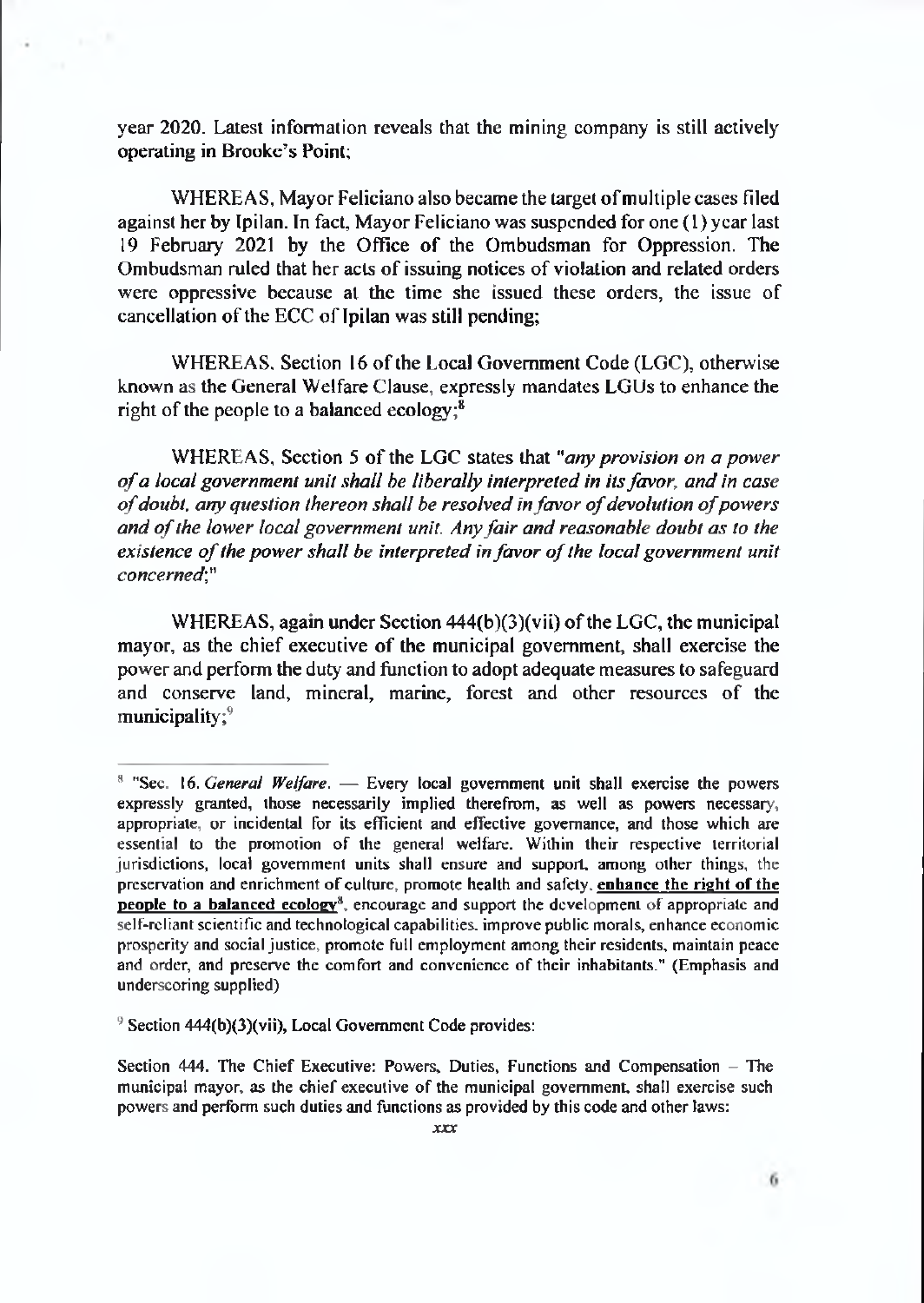WHEREAS, the LGC also provides that no project or program that may cause pollution, climatic change, depletion of non-renewable resources, loss of cropland, rangeland, or forest cover, and extinction of animal or plant species, shall be implemented unless (1) the consultations with appropriate LGUs, NGOs and other concerned sectors of the community are complied with, and (2) prior approval of the sanggunian concerned (Section  $27^{10}$  in relation with Section  $26^{11}$ );

WHEREAS, Mayor Feliciano may have been suspended from office for her efforts to fulfill her mandate under the Constitution and the LGC to provide her constituents as well as the Municipality itself with a balanced and healthful ecology. Her suspension was based on the legal argument that an ECC exempts a mining company from complying with local requirements such as a Building Permit;

WHEREAS, the suspension of Mayor Feliciano is a result of her acting for the welfare of her constituents and her Municipality;

WHEREAS, this particular incident between the Municipality of Brooke's Point in Palawan and Ipilan Nickel Corporation presents Congress with very compelling legislative policy issues:

> • In cases where the MPSA or mining concession of a mining company is located entirely within the territory of an LGU like a Municipality, to what extent are the Municipal ordinances and

 $(b)(3)(vii)$ . adopt adequate measures to safeguard and conserve land, mineral, marine, forest and other resources of the municipality;

 $\frac{10}{10}$  Sec. 27. *Prior Consultations Required.* – No project or program shall be implemented by government authorities unless the consultations mentioned in Sections 2(c) and 26 hereofare complied with, and prior approval of the sanggunian concerned is obtained: Provided, That occupants in areas where such projects are to be implemented shall not be evicted unless appropriate relocation sites have been provided, in accordance with the provisions of the Constitution.

<sup>&</sup>lt;sup>11</sup> Sec. 26. *Duty of National Government Agencies in the Maintenance of Ecological Balance. -*It shall be the duty ofevery national agency or government-owned or-controlled corporation authorizing or involved in the planning and implementation of any project or program that may cause pollution, climatic change, depletion of non-renewable resources, loss of cropland, rangeland, or forest cover, and extinction of animal or plant species, to consult with the local government units, nongovernmental organizations, and othersectors concerned and explain the goals and objectives of the project or program, its impact upon the people and the community in terms of environmental or ecological balance, and the measures that will be undertaken to prevent or minimize the adverse effects thereof